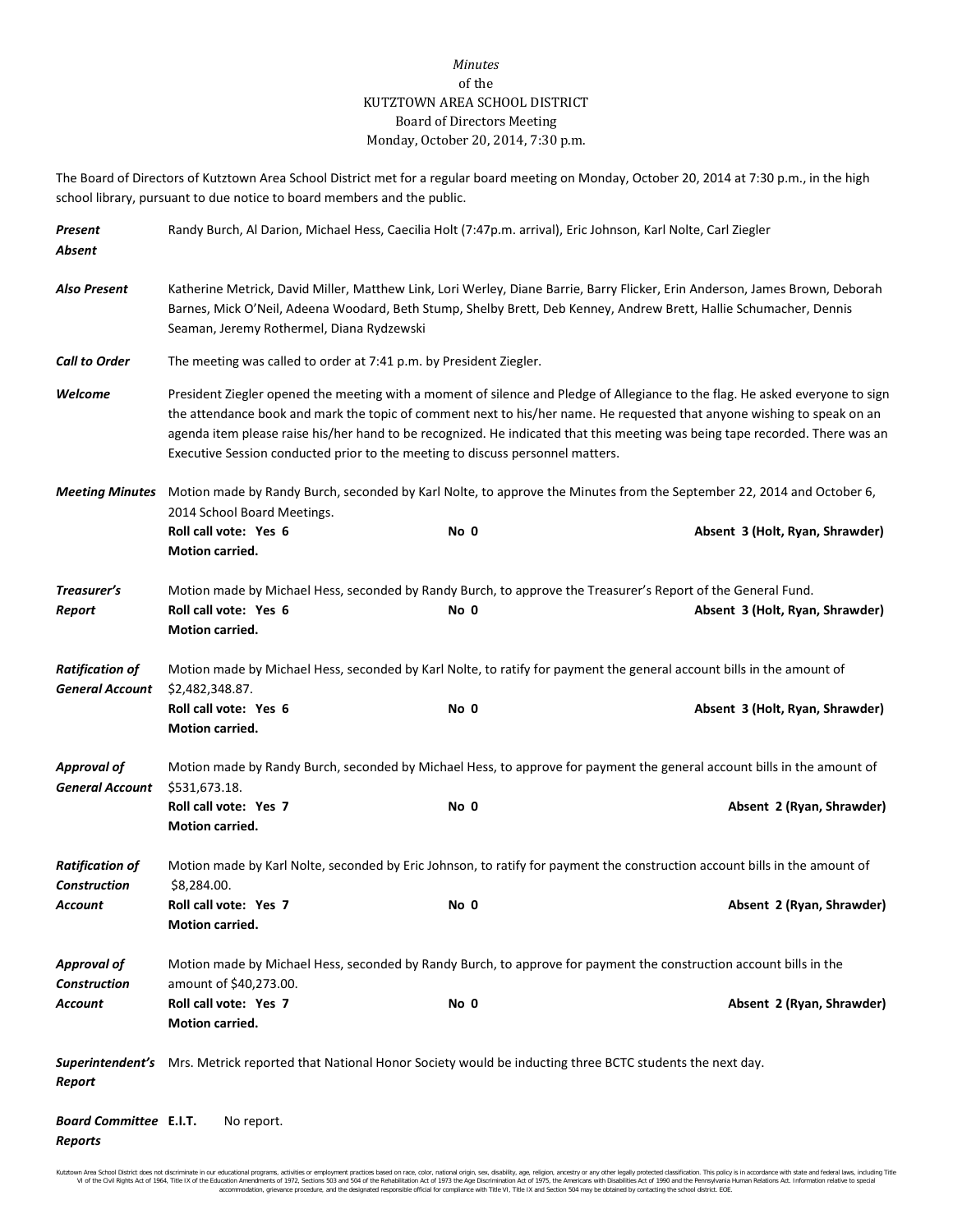|                                                   | <b>PSBA</b>                                                                                                                                                                                                                                                                                                                              |                                                                                                                                                                                                                                                                                                                                                                                          |                                                                         |                                                                                                                                                                                                                                                                                                                                                                                                                                                                                                                                         | Mrs. Holt reported there will be voting on platform for School Board Association and that she will be present.                                                                                                                                                                                                                                                                                                                                                                                                                                                                                                                                                                                                                                                                                                            |                           |  |
|---------------------------------------------------|------------------------------------------------------------------------------------------------------------------------------------------------------------------------------------------------------------------------------------------------------------------------------------------------------------------------------------------|------------------------------------------------------------------------------------------------------------------------------------------------------------------------------------------------------------------------------------------------------------------------------------------------------------------------------------------------------------------------------------------|-------------------------------------------------------------------------|-----------------------------------------------------------------------------------------------------------------------------------------------------------------------------------------------------------------------------------------------------------------------------------------------------------------------------------------------------------------------------------------------------------------------------------------------------------------------------------------------------------------------------------------|---------------------------------------------------------------------------------------------------------------------------------------------------------------------------------------------------------------------------------------------------------------------------------------------------------------------------------------------------------------------------------------------------------------------------------------------------------------------------------------------------------------------------------------------------------------------------------------------------------------------------------------------------------------------------------------------------------------------------------------------------------------------------------------------------------------------------|---------------------------|--|
|                                                   | <b>BCIU</b><br><b>BCTC</b>                                                                                                                                                                                                                                                                                                               | Mr. Ziegler reported Dr. John George completed his tenure and will now be in Montgomery County IU.<br>Dr. Ryan was not present. Mr. Ziegler, who is the alternate, was not present at the meeting.                                                                                                                                                                                       |                                                                         |                                                                                                                                                                                                                                                                                                                                                                                                                                                                                                                                         |                                                                                                                                                                                                                                                                                                                                                                                                                                                                                                                                                                                                                                                                                                                                                                                                                           |                           |  |
|                                                   | P&C                                                                                                                                                                                                                                                                                                                                      | Mrs. Holt reported they met at the end of September. Dr. Barrie recommitting to structure of PLC's. They reviewed<br>some polices which will need more discussion.                                                                                                                                                                                                                       |                                                                         |                                                                                                                                                                                                                                                                                                                                                                                                                                                                                                                                         |                                                                                                                                                                                                                                                                                                                                                                                                                                                                                                                                                                                                                                                                                                                                                                                                                           |                           |  |
|                                                   | ECC                                                                                                                                                                                                                                                                                                                                      |                                                                                                                                                                                                                                                                                                                                                                                          | gym, and the Mini-Thon students gave a presentation.                    |                                                                                                                                                                                                                                                                                                                                                                                                                                                                                                                                         | Mr. Burch reported the committee met October 13. They discussed renovations to the weight room and auxiliary                                                                                                                                                                                                                                                                                                                                                                                                                                                                                                                                                                                                                                                                                                              |                           |  |
|                                                   |                                                                                                                                                                                                                                                                                                                                          | Facilities Mr. Burch reported the committed met on September 22. They discussed necessary repairs for the middle school<br>boiler project and the paving project at the administration building which was voted on October 6. They also<br>discussed the weight room but moved that discussion to the ECC meeting.                                                                       |                                                                         |                                                                                                                                                                                                                                                                                                                                                                                                                                                                                                                                         |                                                                                                                                                                                                                                                                                                                                                                                                                                                                                                                                                                                                                                                                                                                                                                                                                           |                           |  |
|                                                   | <b>Student</b> Dr. Darion reported the committee listened to the PVAAS presentation.<br><b>Achievement</b>                                                                                                                                                                                                                               |                                                                                                                                                                                                                                                                                                                                                                                          |                                                                         |                                                                                                                                                                                                                                                                                                                                                                                                                                                                                                                                         |                                                                                                                                                                                                                                                                                                                                                                                                                                                                                                                                                                                                                                                                                                                                                                                                                           |                           |  |
|                                                   | Mr. Ziegler suggested a motion be made for approval of the volunteer coaches from the September 22 special board meeting.<br>Motion made by Eric Johnson, seconded by Randy Burch.                                                                                                                                                       |                                                                                                                                                                                                                                                                                                                                                                                          |                                                                         |                                                                                                                                                                                                                                                                                                                                                                                                                                                                                                                                         |                                                                                                                                                                                                                                                                                                                                                                                                                                                                                                                                                                                                                                                                                                                                                                                                                           |                           |  |
|                                                   | Motion carried.                                                                                                                                                                                                                                                                                                                          | Roll call vote: Yes 7                                                                                                                                                                                                                                                                                                                                                                    |                                                                         | No 0                                                                                                                                                                                                                                                                                                                                                                                                                                                                                                                                    | Absent 2 (Ryan, Shrawder)                                                                                                                                                                                                                                                                                                                                                                                                                                                                                                                                                                                                                                                                                                                                                                                                 |                           |  |
| Personnel                                         | <b>Motion carried.</b>                                                                                                                                                                                                                                                                                                                   | Spencer S. Kelly<br>Emily C. Kokinda<br>effective October 21, 2014.                                                                                                                                                                                                                                                                                                                      | Zachary C. McDonough<br>Maria B. Messineo<br>Roll call vote: Yes 7 No 0 | Motion made by Michael Hess, seconded by Karl Nolte, to approve the following personnel items:<br>Jeffrey A. Metz<br>Edward L. Newcomb<br>rate of \$100 per day for days 1-20 and \$110 per day for days 21 and thereafter.<br>5. The resignation, with regret, of Louise A. Carl as head middle school girls' basketball coach.<br>2014. Mr. Heiter was previously approved as assistant middle school girls' basketball coach for 2014-2015.<br>All Personnel are Approved Pending the District's Receipt of All Mandated Credentials | 1. The approval of Sue Kunkel as Assistant Athletic Director for the 2014-2015 school year, at a stipend of \$4,027.<br>2. The approval of the following guest substitute teachers through the Berks County Intermediate Unit for the 2014-2015<br>school year, effective October 21, 2014, at a rate of \$100 per day for days 1-20 and \$110 per day for days 21 and thereafter:<br>Suzan M. Wetherhold<br>Andrew J. Zinger<br>3. The approval of Timothy N. Claus as a substitute teacher for the 2014-2015 school year, effective October 21, 2014, at a<br>4. The approval of Grace C. Haas as a Senior Volunteer Tax Exchange Program participant for the 2014-2015 school year,<br>6. The approval of Scott D. Heiter as head middle school girls' basketball coach at a stipend of \$2,416, effective November 1, | Absent 2 (Ryan, Shrawder) |  |
| Conference<br>Requests                            | 1.                                                                                                                                                                                                                                                                                                                                       | Motion made by Karl Nolte, seconded by Caecilia Holt, to approve the following conference request:<br>The request for employee #134 to attend the Leadership Series with Jay McTighe on October 20, November 18, 2014 and<br>March 3, 2015 at the Berks County Intermediate Unit at a cost of \$605.54.<br>Absent 2 (Ryan, Shrawder)<br>Roll call vote: Yes 7<br>No 0<br>Motion carried. |                                                                         |                                                                                                                                                                                                                                                                                                                                                                                                                                                                                                                                         |                                                                                                                                                                                                                                                                                                                                                                                                                                                                                                                                                                                                                                                                                                                                                                                                                           |                           |  |
| Berks Vocational<br>Technical School<br>Authority | Motion carried.                                                                                                                                                                                                                                                                                                                          | Roll call vote: Yes 7                                                                                                                                                                                                                                                                                                                                                                    |                                                                         | Vocational Technical School Authority for another five-year term effective January 1, 2015.<br>No 0                                                                                                                                                                                                                                                                                                                                                                                                                                     | Motion made by Caecilia Holt, seconded by Karl Nolte, to approve reappoint Barry Mengel as its representative to the Berks<br>Absent 2 (Ryan, Shrawder)                                                                                                                                                                                                                                                                                                                                                                                                                                                                                                                                                                                                                                                                   |                           |  |
| Commitment                                        | Additional End of Motion made by Randy Burch, seconded by Michael Hess, to approve adding "Restricted Contributions for Athletics" to the list<br>Year Fund Balance of items that will have Committed Fund Balances in the June 30 <sup>th</sup> , 2014 audit. Other Committed Fund Balance items were<br>approved at a previous meeting |                                                                                                                                                                                                                                                                                                                                                                                          |                                                                         |                                                                                                                                                                                                                                                                                                                                                                                                                                                                                                                                         |                                                                                                                                                                                                                                                                                                                                                                                                                                                                                                                                                                                                                                                                                                                                                                                                                           |                           |  |
|                                                   | Motion carried.                                                                                                                                                                                                                                                                                                                          | Roll call vote: Yes 7                                                                                                                                                                                                                                                                                                                                                                    |                                                                         | No 0                                                                                                                                                                                                                                                                                                                                                                                                                                                                                                                                    | Absent 2 (Ryan, Shrawder)                                                                                                                                                                                                                                                                                                                                                                                                                                                                                                                                                                                                                                                                                                                                                                                                 |                           |  |

Kutztown Area School District does not discriminate in our educational programs, activities or employment practices based on race, color, national origin, sex, disability, age, religion, ancestry or any other legally prot